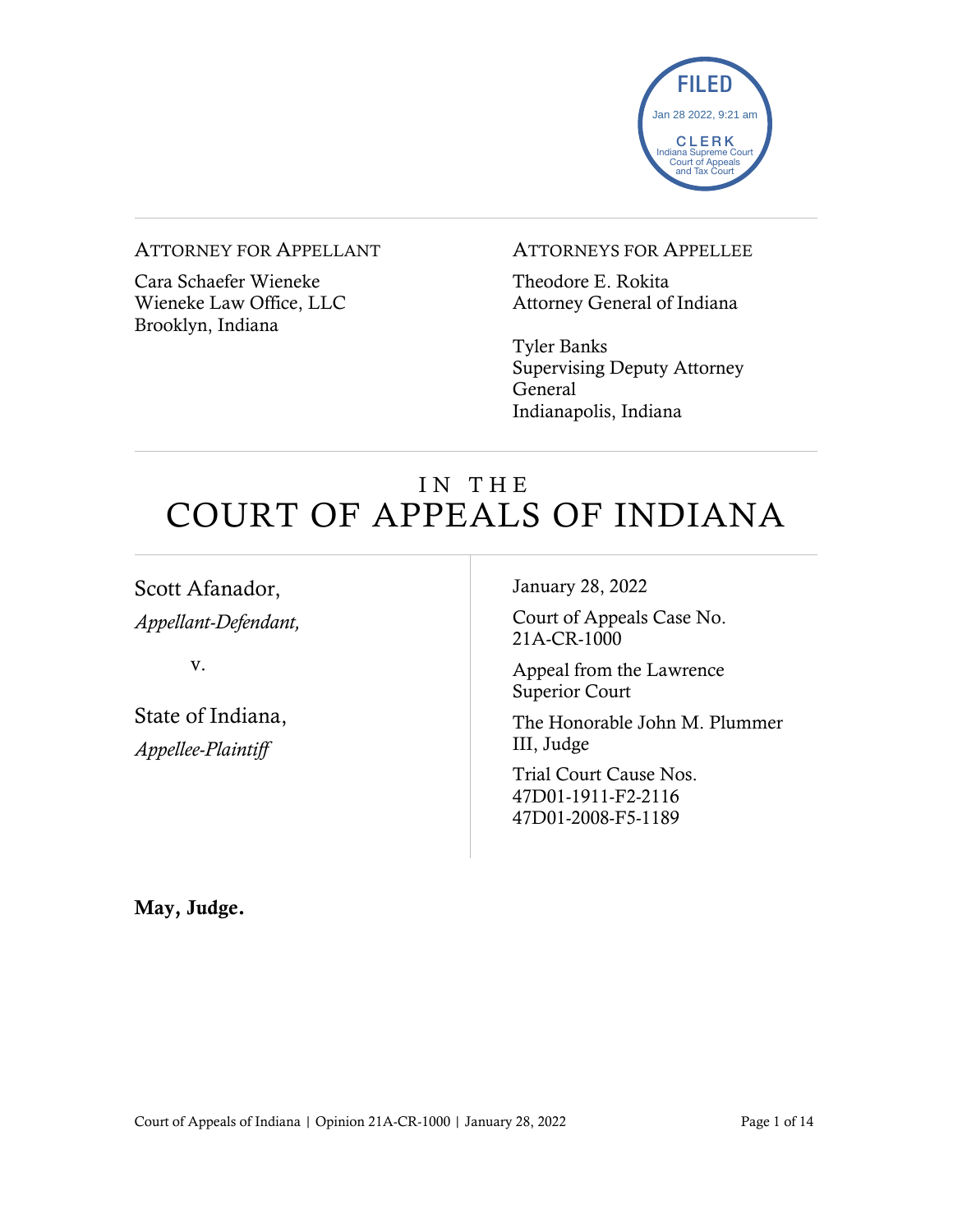- [1] Scott Afanador appeals following his conviction of Level 5 felony automobile theft<sup>[1](#page-1-0)</sup> and the finding that he is a habitual offender.<sup>[2](#page-1-1)</sup> Afanador argues the elevation of his automobile theft conviction from a Level 6 to a Level 5 felony based on his prior conviction of automobile theft, and the further enhancement of his sentence for that elevated conviction due to his habitual offender status, resulted in an improper double enhancement. To reach this conclusion, Afanador cites the definition of "unrelated felony" in the habitual offender statute, Indiana Code § 35-50-2-8(f), which provides that felonies are "unrelated" only if a subsequent offense is committed after conviction of and sentencing for an earlier offense, and Afanador points out that he was convicted of the prior automobile theft used to enhance his conviction on the same day that he was convicted of one of the predicate felonies for his habitual offender enhancement, such that those two prior crimes are not "unrelated" under the definition provided in the habitual offender statute.
- [2] The State, in contrast, argues the double enhancement of Afanador's conviction is not improper because his prior automobile theft conviction did not arise as part of the same *res gestae* as either of the predicate felonies for his habitual offender enhancement. In support, the State cites *Dye v. State*, 984 N.E.2d 635 (Ind. 2013) (hereinafter "*Dye II*"), which held the State could not "support Dye's habitual offender finding with a conviction that arose out of the same *res*

<span id="page-1-0"></span> $1$  Ind. Code § 35-43-4-2(2)(C).

<span id="page-1-1"></span><sup>2</sup> Ind. Code § 35-50-2-8.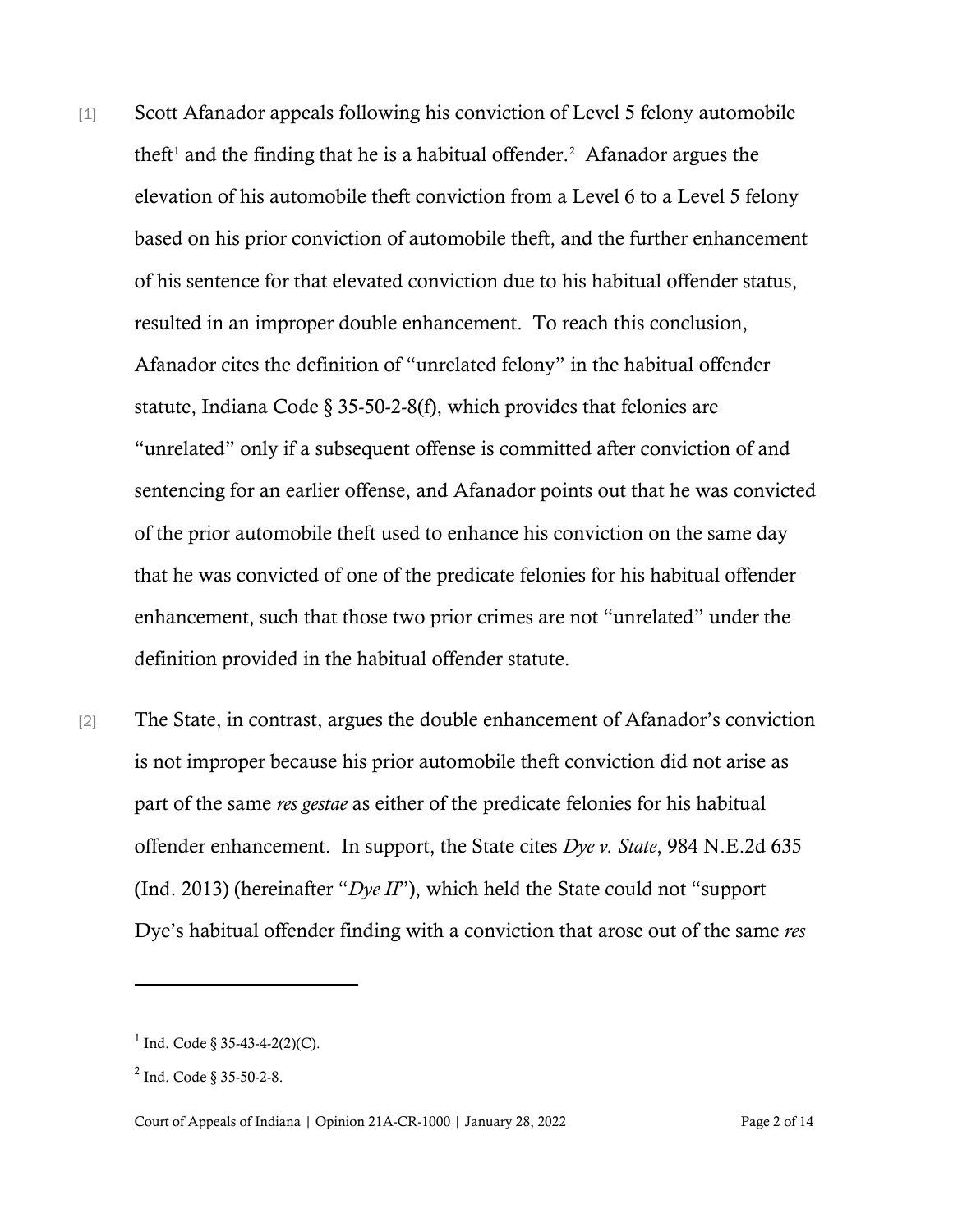*gestae* that was the source of the conviction used to prove Dye was a serious violent felon." *Id*. at 630.

[3] Afanador's argument is a request that we expand our Indiana Supreme Court's pronouncement in *Dye II* of the circumstances that cause a double enhancement to be improper. If such expansion is to occur, we believe it lies within the province of our Supreme Court to modify *Dye II*, and we accordingly affirm Afanador's double enhancement.

### Facts and Procedural History

[4] On January 25, 2002, Afanador was convicted of Forgery, a Class C felony, in Monroe Circuit Court under cause number 53C05-0002-CF-00065 ("Predicate-1 Forgery"). On July 14, 2012, Afanador committed the offense of carrying a handgun without a license, a Class C felony. He was charged in Monroe Circuit Court under cause number 53C05-1207-FB-000669, and he was convicted and sentenced on November 26, 2019 ("Predicate-2 Handgun"). In July of 2017, Afanador committed Level 6 felony automobile theft. He was charged in Monroe Circuit Court under cause number 53C05-1707-F6-000726, and he was convicted and sentenced on November 26, 2019 ("Predicate-3 Auto Theft"). Of particular importance to this appeal is the fact that, although the criminal act underlying Predicate-2 Handgun occurred five years before the criminal act underlying Predicate-3 Auto Theft, the trial court entered the convictions and sentences for Predicate-2 Handgun and Predicate-3 Auto Theft on the same day in 2019.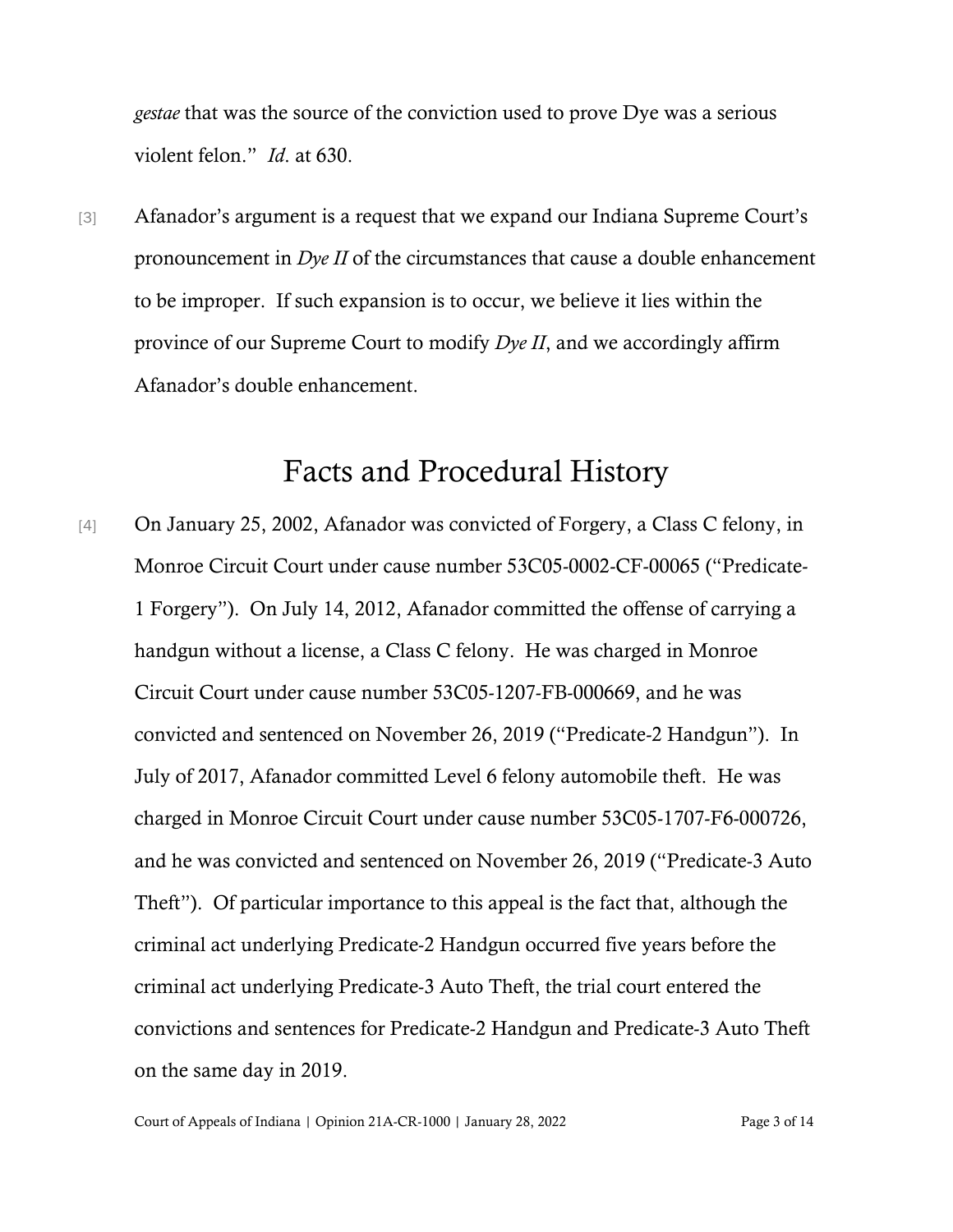- [5] Afanador was arrested in Lawrence County on November 4, 2019, and charged with Level 2 felony dealing in methamphetamine,<sup>[3](#page-3-0)</sup> Level 3 felony possession of methamphetamine,<sup>[4](#page-3-1)</sup> and Level 6 felony possession of a syringe<sup>[5](#page-3-2)</sup> under cause number 47D01-1911-F2-00211[6](#page-3-3) ("Cause 2116").<sup>6</sup> The State also filed notice of its intent to seek a habitual offender sentencing enhancement. The trial court eventually released Afanador on his own recognizance to await trial.
- [6] During the early morning hours of August 6, 2020, Sergeant Lonnie Johnson of the Lawrence County Sheriff's Department responded to a complaint that a suspicious vehicle was parked outside a house on State Road 150 in Bedford, Indiana. The homeowner called 911 after she saw someone exit the vehicle and knock on her door. She did not answer the door, and the person walked back to the vehicle and started honking the horn. Sergeant Johnson found Afanador driving the suspicious vehicle. Sergeant Johnson learned the vehicle had been reported stolen from a Bloomington parking lot two days earlier, and he arrested Afanador. Security camera footage from the parking lot confirmed that someone who looked like Afanador had stolen the vehicle.

<span id="page-3-0"></span> $3$  Ind. Code  $\S$  35-48-4-1.1.

<span id="page-3-1"></span> $4$  Ind. Code § 35-48-4-6.1.

<span id="page-3-2"></span><sup>5</sup> Ind. Code § 16-42-19-18.

<span id="page-3-3"></span><sup>6</sup> While the State also initially charged Afanador with Class B misdemeanor possession of marijuana pursuant to Indiana Code section 35-48-4-11, that charge was subsequently dismissed.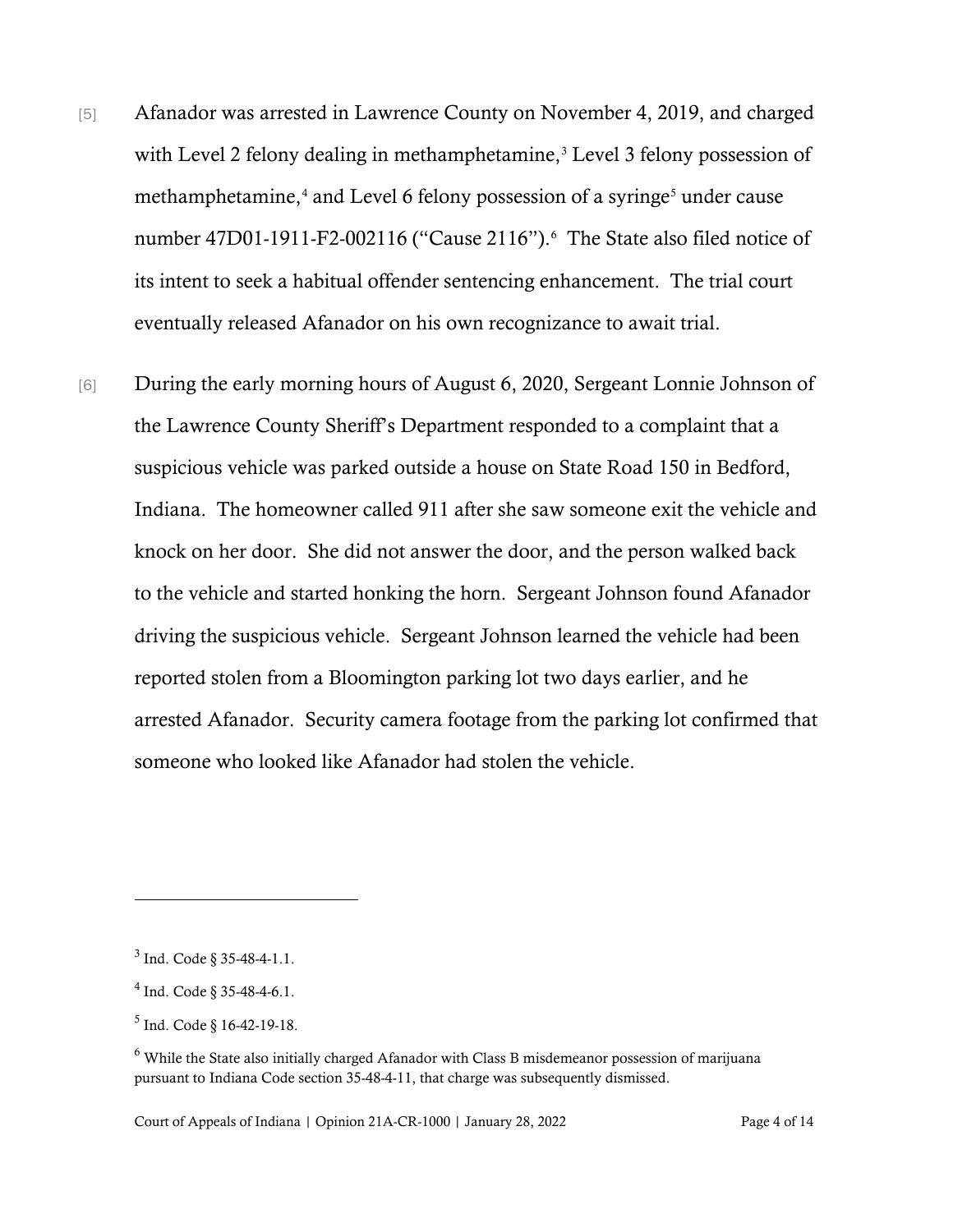- [7] The State charged Afanador with Level 6 felony automobile theft under cause number 47D01-2008-F5-001189 ("Cause 1189"). The State also alleged the offense should be elevated to a Level 5 felony pursuant to Indiana Code section 35-43-4-2(2)(C) because of Afanador's Predicate-3 Auto Theft conviction. The State then filed notice of its intent to seek a habitual offender sentencing enhancement.
- [8] Back in Cause 2116, the trial court held a four-day jury trial from November 30, 2020, to December 3, 2020. At the conclusion of the trial, the jury returned a verdict of guilty on all counts. The State moved to dismiss its allegation that Afanador qualified for the habitual offender sentencing enhancement in Cause 2116, and the trial court dismissed the charge.
- [9] Then, in Cause 1189, the trial court held a three-day jury trial from March 29, 2021, to March 31, 2021. The jury found Afanador guilty of Level 6 felony automobile theft. Afanador waived his right to a jury trial on each of the enhancements. The State submitted a certified copy of the judgment of conviction for Predicate-3 Auto Theft, which the trial court used to elevate Afanador's instant automobile theft conviction to a Level 5 felony. As to the habitual offender allegation, the State submitted two judgments of conviction. The first was for Predicate-1 Forgery and the second was for Predicate-2 Handgun. The trial court found Afanador to be a habitual offender.
- [10] The trial court held a combined sentencing hearing for Cause 2116 and Cause 1189 on April 27, 2021. In Cause 2116, the trial court sentenced Afanador to a

Court of Appeals of Indiana | Opinion 21A-CR-1000 | January 28, 2022 Page 5 of 14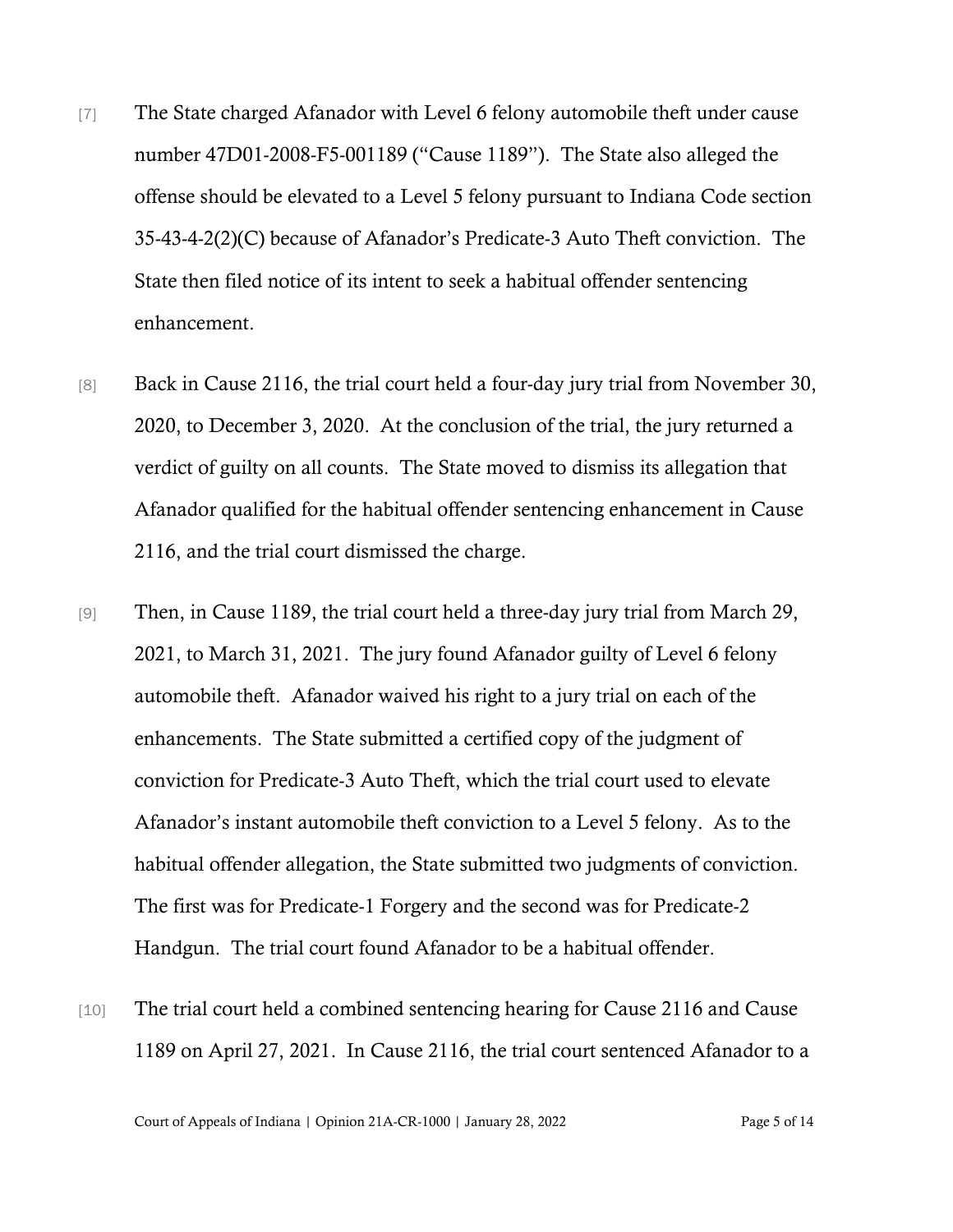term of twenty-two years for his Level 2 felony dealing methamphetamine conviction, with two years suspended to probation, and a concurrent term of two-and-a-half years for his Level 6 felony illegal possession of a syringe conviction.[7](#page-5-0) In Cause 1189, the trial court sentenced Afanador to a term of five years for his Level 5 felony automobile theft conviction, and the trial court enhanced Afanador's sentence by a period of four years because of the habitual offender finding. The trial court ordered Afanador's sentence in Cause 1189 to run consecutive to his sentence in Cause 2116, for an aggregate term of thirtyone years, with two years suspended to probation.

## Discussion and Decision

[11] Afanador's arguments herein concern only Cause 1189, in which his conviction of automobile theft was elevated to a Level 5 felony and his sentence therefor was enhanced by a habitual offender finding. He argues he received an impermissible double enhancement because his Predicate-2 Handgun conviction and his Predicate-3 Auto Theft conviction are not "unrelated" in the context of Indiana's enhancement law and, therefore, the convictions cannot be used simultaneously to support two sentence enhancements on a single conviction. (Appellant's Br. at 13.) The State asserts the two sentence enhancements were permissible because "[t]he two prior convictions Afanador

<span id="page-5-0"></span> $7$  The trial court vacated Afanador's conviction of possession of methamphetamine because of double jeopardy concerns.

Court of Appeals of Indiana | Opinion 21A-CR-1000 | January 28, 2022 Page 6 of 14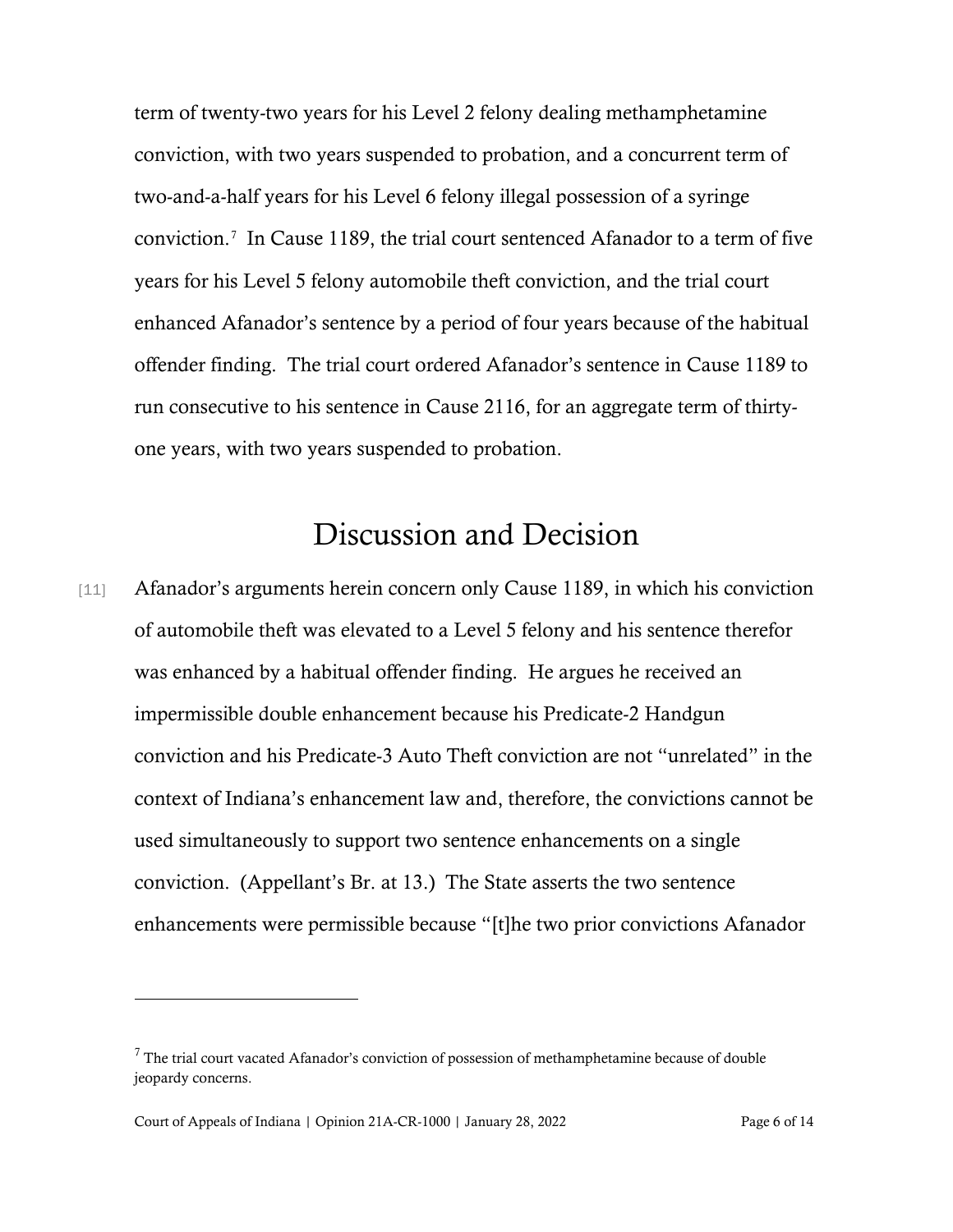argues were related were based on crimes committed five years apart, charged under two different cause numbers, and had none of the same operative facts." (Appellee's Br. at 7.)

[12] Because the parties present a pure question of law, we review the trial court's ruling de novo. *Ramirez v. Wilson*, 901 N.E.2d 1, 2 (Ind. Ct. App. 2009), *trans. denied*. We thus review the issue without affording any deference to the trial court's decision. *Shaffer v. State*, 795 N.E.2d 1072, 1076 (Ind. Ct. App. 2003). The General Assembly bears primary responsibility for determining appropriate criminal penalties, *Hazelwood v. State*, 3 N.E.3d 39, 42 (Ind. Ct. App. 2014), *reh'g denied*, and has provided "three types of statutes authorizing enhanced sentences for recidivist offenders: the general habitual offender statute, specialized habitual offender statutes, and progressive-penalty statutes." *Dye v. State*, 972 N.E.2d 853, 857 (Ind. 2012) ("*Dye-I*"), *aff'd on reh'g*, 984 N.E.2d 625 (Ind. 2013). Indiana's general habitual offender statute states:

> The state may seek to have a person sentenced as a habitual offender for a felony by alleging . . . the person has accumulated the required number of prior unrelated felony convictions in accordance with this section.

Ind. Code § 35-50-2-8(a). "Specialized habitual offender statutes authorize sentencing enhancements where the defendant has been convicted of a certain number of similar offenses." *Dye I,* 972 N.E.2d at 857. Progressive-penalty statutes "elevate the level of an offense (with a correspondingly enhanced sentence) where the defendant previously has been convicted of a particular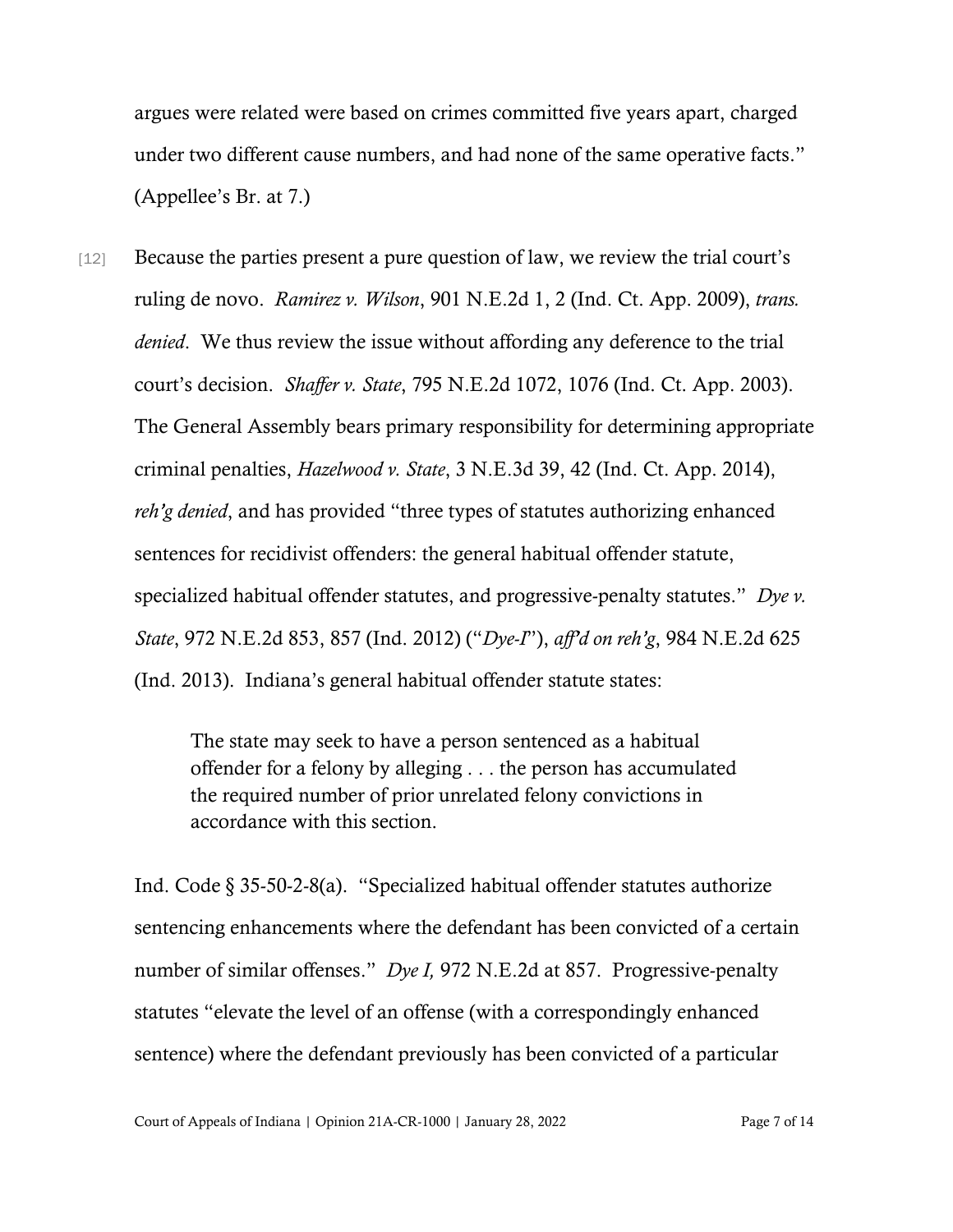offense." *Id*. A double enhancement issue comes about when "more than one of these statutes is applied to the defendant at the same time." *Id*. Double enhancements are impermissible "unless there is explicit legislative direction authorizing them." *Id*. at 856.

[13] In this case, Afanador's Level 6 felony auto theft conviction was elevated to a Level 5 felony by a progressive-penalty statute and then his sentence was enhanced by the habitual offender finding. Afanador's argument centers around the text of the general habitual offender statute, which provides that if the State seeks a habitual offender sentencing enhancement for a person convicted of a Level 5 felony, such as Afanador, the State must prove the person has two prior "unrelated" felony convictions. Ind. Code § 35-50-2-8(c). To determine whether convictions are "unrelated" for purposes of the general habitual offender enhancement, the statute directs:

> A person has accumulated two (2) or three (3) prior unrelated felony convictions for purposes of this section only if:

(1) the second prior unrelated felony conviction was committed after commission of and sentencing for the first prior unrelated felony conviction;

(2) the offense for which the state seeks to have the person sentenced as a habitual offender was committed after commission of and sentencing for the second prior unrelated felony conviction; and

(3) for a conviction requiring proof of three (3) prior unrelated felonies, the third prior unrelated felony conviction was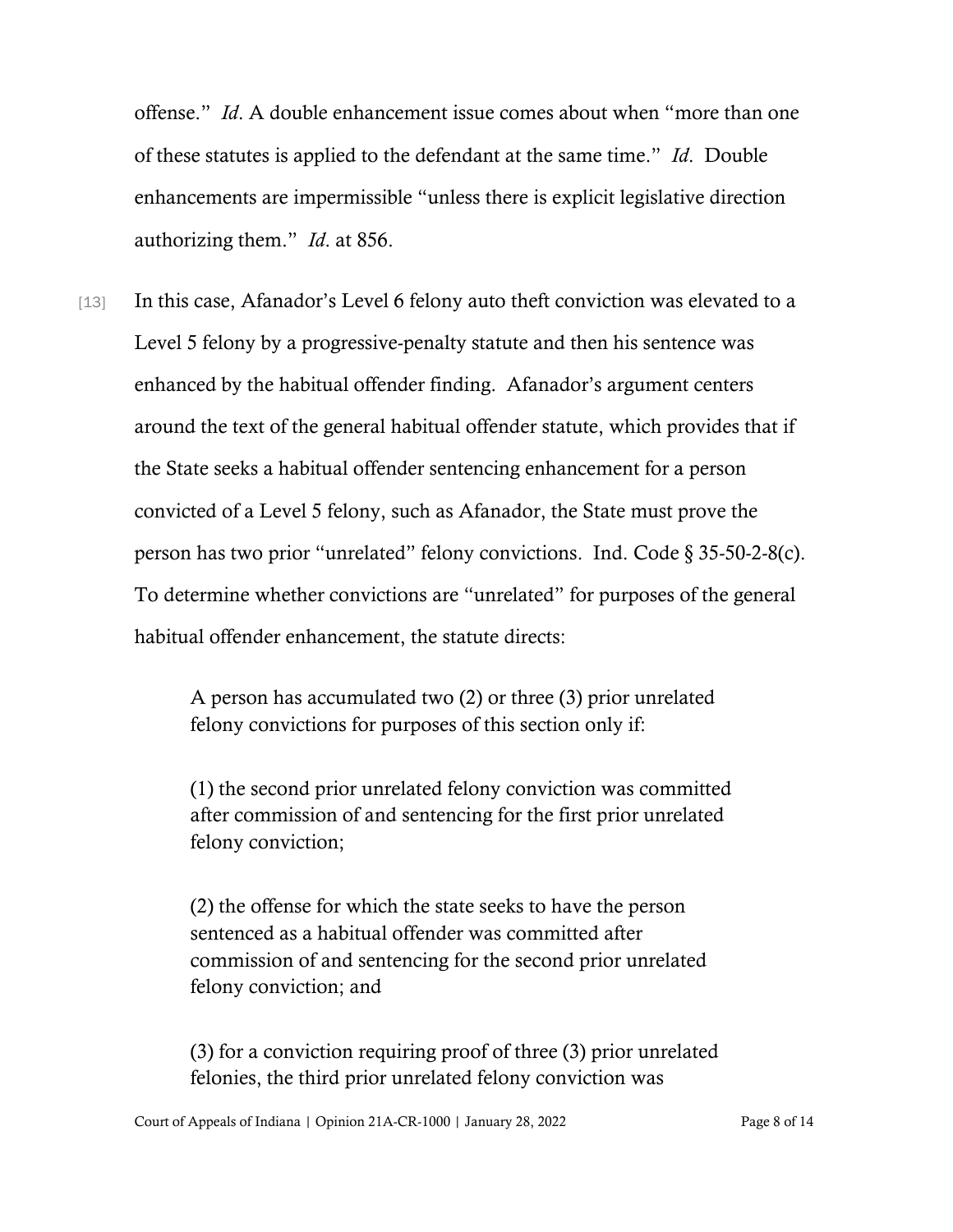committed after commission of and sentencing for the second prior unrelated felony conviction.

Ind. Code § 35-50-2-8(f). Thus, for two convictions to qualify as unrelated felonies under the general habitual offender enhancement statute, "[t]he commission of the second felony must be subsequent to the sentencing of the first and the sentencing for the second felony must precede the commission of the principal felony for which the enhanced sentence is being sought." *Toney v. State*, 715 N.E.2d 367, 369 (Ind. 1999).

[14] For example, herein, the State alleged Afanador had three prior felonies: Predicate-1 Forgery, Predicate-2 Handgun, and Predicate-3 Auto Theft. Afanador committed, was convicted of, and received his sentence for Predicate-1 Forgery a decade before he committed either Predicate-2 Handgun or Predicate-3 Auto Theft. Therefore, Predicate-1 Forgery is "unrelated" as that term is defined in the habitual offender statute to both Predicate-2 Handgun and Predicate-3 Auto Theft. *See* Ind. Code § 35-50-2-8(f). The same cannot be said, however, about Predicate-2 Handgun and Predicate-3 Auto Theft because although Afanador committed Predicate-2 Handgun five years before he committed Predicate-3 Auto Theft, he was convicted of and sentenced for the two crimes on the same day. Consequently, the two offenses are not "unrelated" prior felonies pursuant to the definition provided in the habitual offender statute. *See id*.

Court of Appeals of Indiana | Opinion 21A-CR-1000 | January 28, 2022 Page 9 of 14 [15] Accordingly, the State would be prohibited by the plain language of the general habitual offender statute from using both Predicate-2 Handgun and Predicate-3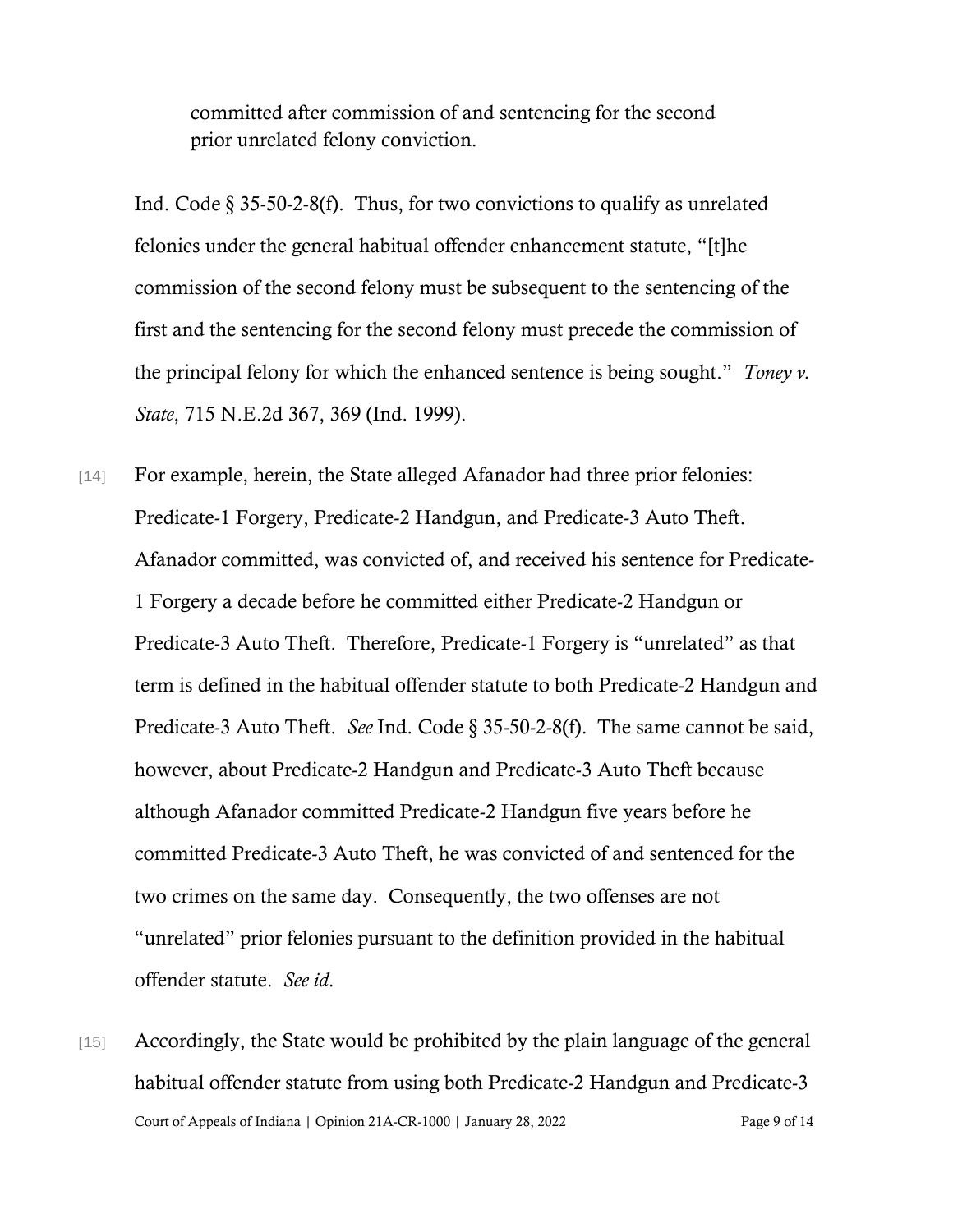Auto Theft to support Afanador's general habitual offender enhancement. *See Jackson v. State*, 546 N.E.2d 846, 847 (Ind. 1989) (habitual offender enhancement invalid when State failed to prove second predicate felony occurred after sentencing for the first predicate felony). The State did not, however, use Predicate-2 Handgun and Predicate-3 Auto Theft to support Afanador's general habitual offender enhancement. Instead, the State used Predicate-3 Auto Theft to support enhancing Afanador's sentence under the progressive penalty statute for repeat automobile thieves, and the State used Predicate-2 Handgun to support enhancing Afanador's sentence under the general habitual offender statute. Afanador nonetheless argues this was also impermissible.

- [16] The State argues Afanador is incorrect that the definition of "unrelated" from the habitual offender statute controls the meaning of unrelated in the double enhancement context. According to the State, convictions are unrelated for double enhancement purposes if they were not part of the same *res gestae*. The State's argument is based on language from our Indiana Supreme Court in *Dye II*, 984 N.E.2d 635. To explain, we begin with *Dye I*.
- Court of Appeals of Indiana | Opinion 21A-CR-1000 | January 28, 2022 Page 10 of 14 [17] In *Dye-I*, the State charged Dye with unlawful possession of a firearm by a serious violent felon ("SVF"). 927 N.E.2d at 855. The State alleged Dye was a SVF by virtue of a 1998 conviction of attempted battery with a deadly weapon, and the State also alleged Dye was a habitual offender by virtue of a 1998 conviction of possession of a handgun within 1,000 feet of a school and a 1993 conviction of forgery. *Id*. at 855-56. The trial court agreed with the State, but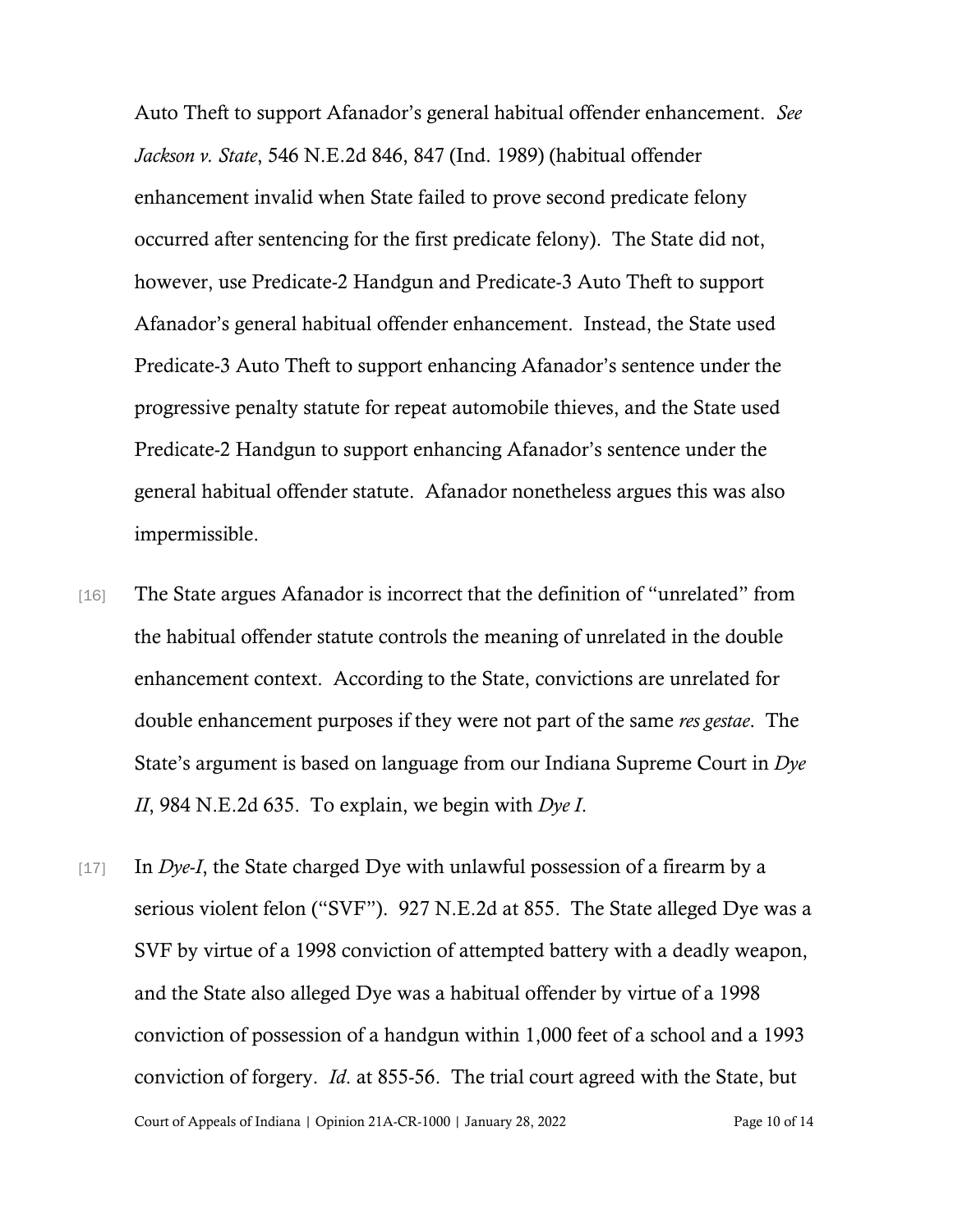our Indiana Supreme Court subsequently vacated the habitual offender sentence enhancement. *Id*. at 858. The State then filed a petition for rehearing, which the Supreme Court granted. *Dye-II*, 984 N.E.2d at 627.

[18] On rehearing, the Court explained, "[a]lthough the habitual offender adjudication was not based on the same felony used to establish that Dye was a serious violent felon, it was based on a felony that was part of the same *res gestae*.[[8](#page-10-0) ]" *Id*. at 629 (italics in original). Dye's 1998 conviction of attempted battery with a deadly weapon and his 1998 conviction of possession of a handgun within 1,000 feet of a school were part of the same *res gestae* because they both stemmed from a single confrontation between Dye and an Elkhart police officer. *Id*. The Court articulated:

> Although *res gestae* is a term regularly used in Indiana's common law of evidence to denote facts that are part of the story of a particular crime, it also includes acts that are part of an uninterrupted transaction. And a crime that is continuous in its purpose and objective is deemed to be a single uninterrupted transaction.

*Id.* (internal quotation marks and citations omitted; italics in original). Thus, the Court held "the State is not permitted to support Dye's habitual offender finding with a conviction that arose out of the same *res gestae* that was the

<span id="page-10-0"></span><sup>8</sup> "*Res gestae*" is defined as: "The events at issue, or other events contemporaneous with them." RES GESTAE, Black's Law Dictionary (11th ed. 2019).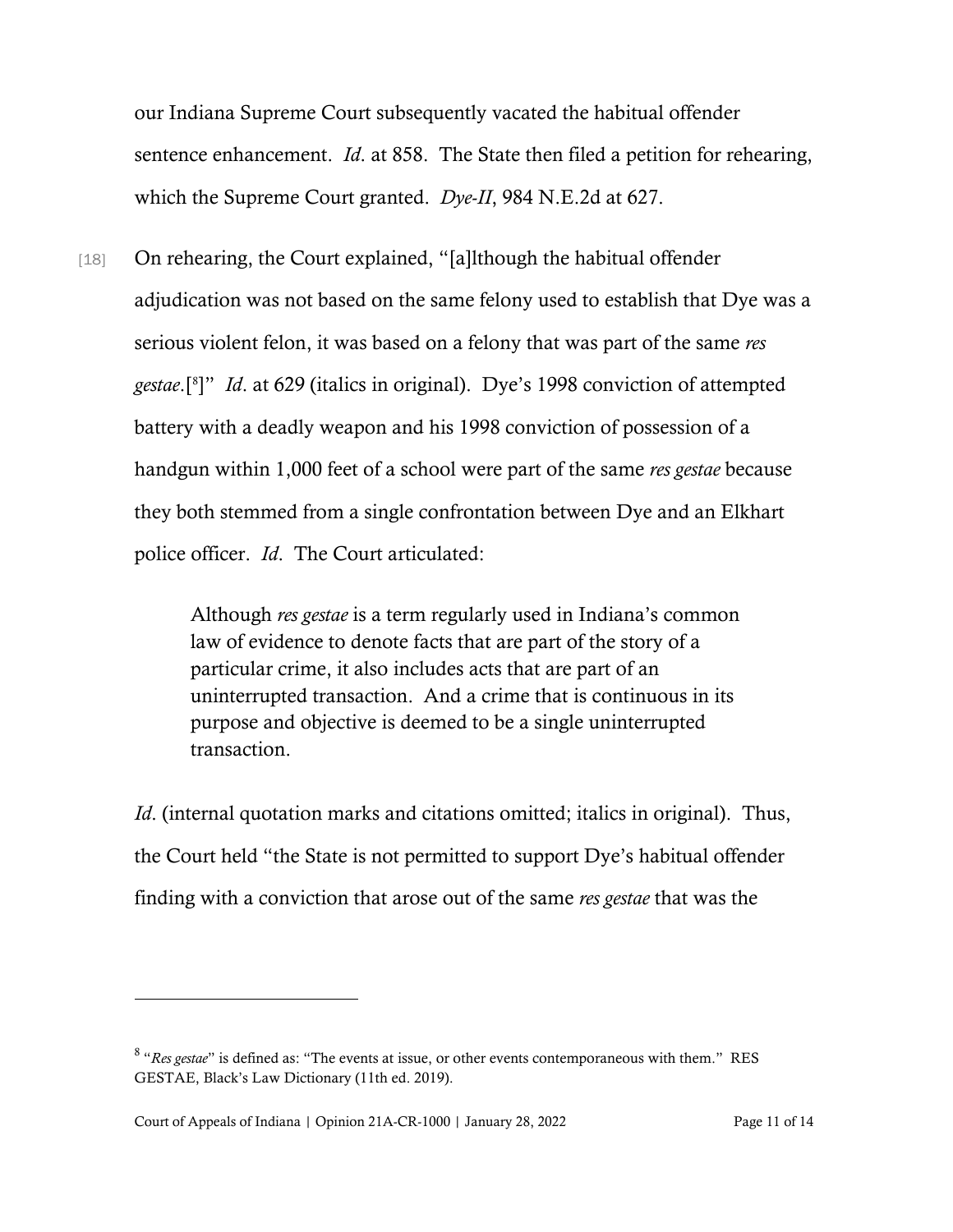source of the conviction used to prove Dye was a serious violent felon." *Id*. at 630 (italics in original) (cleaned up).

- [19] In so holding, the Court cited with approval the observation of the dissenting Court of Appeals Judge who noted: "it is incongruous to hold that 'two offenses . . . [ ] so related they could not be used together for an habitual offender enhancement are, at the same time, so *unrelated that* they may support a double enhancement in the form of an SVF count and an habitual offender enhancement." *Id*. (quoting *Dye v. State*, 956 N.E.2d 1165, 1175 (Ind. Ct. App. 2011) (May, J., dissenting) (emphasis in original), *trans. granted*, *vacated*, 963 N.E.2d 1115 (Ind. 2012)). Afanador relies on this quotation to argue that because Afanador's Predicate-2 Handgun conviction and his Predicate-3 Auto Theft conviction cannot both be used to support a sentence enhancement under the general habitual offender statute, *see* Ind. Code § 35-50-2-8(f) (defining two crimes as "unrelated" if the second occurred after sentencing for the first), the use of both convictions to support simultaneous sentence enhancements resulted in an impermissible double enhancement of Afanador's sentence.
- Court of Appeals of Indiana | Opinion 21A-CR-1000 | January 28, 2022 Page 12 of 14 [20] However, Afanador's argument takes our Supreme Court's holding in *Dye-II* a step too far. For one, we note Indiana Code section 35-50-2-8(f) expressly states its definition of "unrelated" is intended for "purposes of this section" the general habitual offender statute— "only." Yet, Afanador asks us to expand that definition beyond the general habitual offender context and apply it to all double enhancements. Second, it ignores the primary focus of *Dye-II*, which was that two offenses committed in the same episode of criminal conduct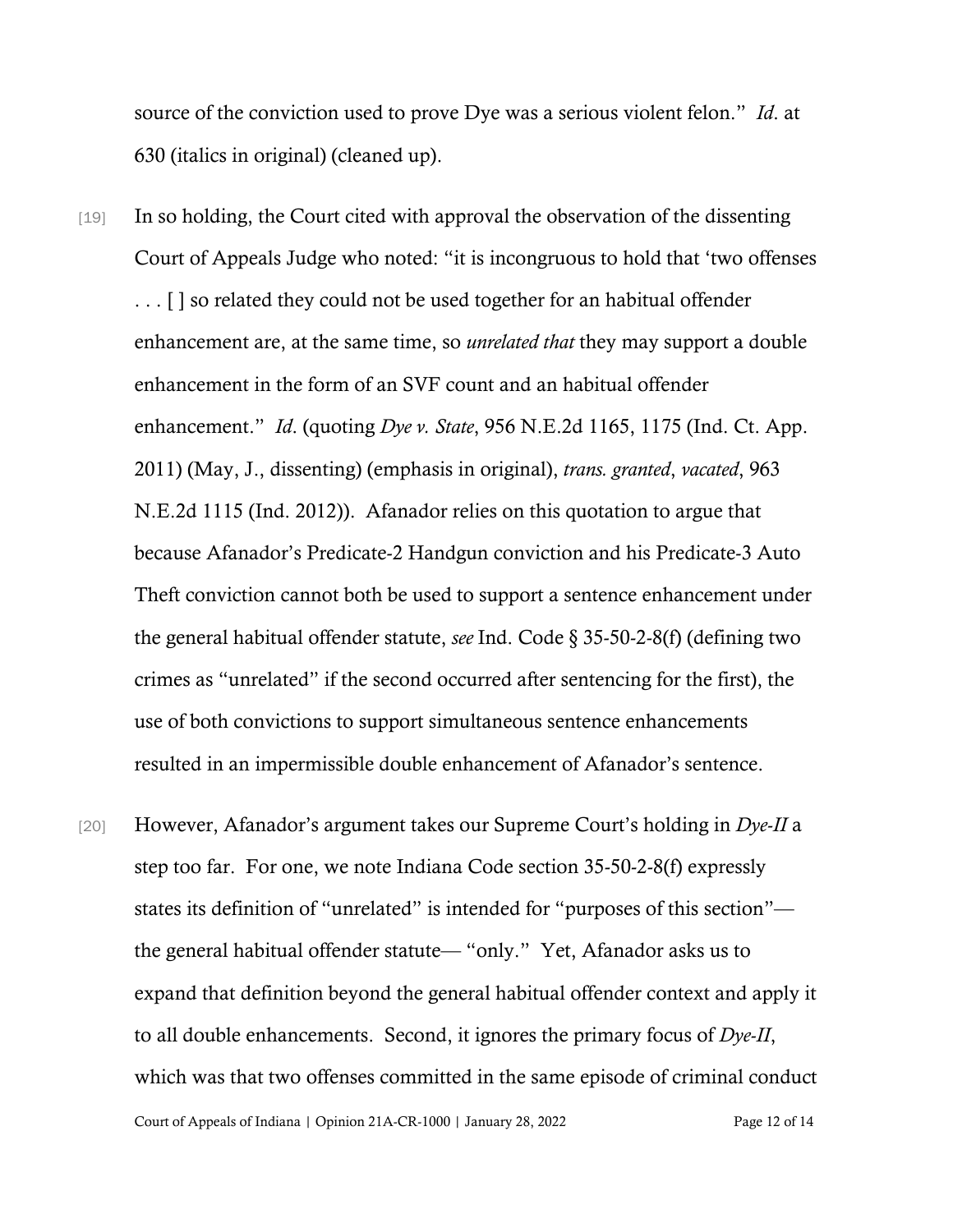could not be used to support double enhancement. 984 N.E.2d at 630; *see also Woodruff v. State*, 80 N.E.3d 216, 218 (Ind. Ct. App. 2017) (explaining *Dye-II* stands for the proposition that "there is a double enhancement issue when more than one of the types of statutes that authorize enhancements for repeat offenders are applied to the same proof of an 'uninterrupted transaction'"), *trans. denied*.

[21] Because we reject Afanador's application of the language of the habitual offender statute to the double enhancement context, we hold the trial court did not err in using Afanador's Predicate-3 Auto Theft conviction to enhance his offense under a progressive-penalty statute and his Predicate-2 Handgun conviction to enhance his sentence pursuant to Indiana's general habitual offender statute. The two predicate offenses are not part of the same *res gestae*. They occurred on different days, involved different victims, and were assigned separate cause numbers. (*See* App. Vol. III at 224-25 (information for Predicate-2 Handgun) & 192 (information for Predicate-3 Auto Theft)). The offenses share the same date of conviction but they are not part of the same *res gestae*. Consequently, we affirm Afanador's sentence in all respects. *See Light v. State*, 28 N.E.3d 1106, 1109 (Ind. Ct. App. 2015) (holding it was not an impermissible double enhancement for the trial court to both elevate defendant's operating a motor vehicle while privileges are forfeited for life offense to a Class C felony pursuant to a progressive penalty statute and enhance his sentence pursuant to Indiana's habitual substance offender statute).